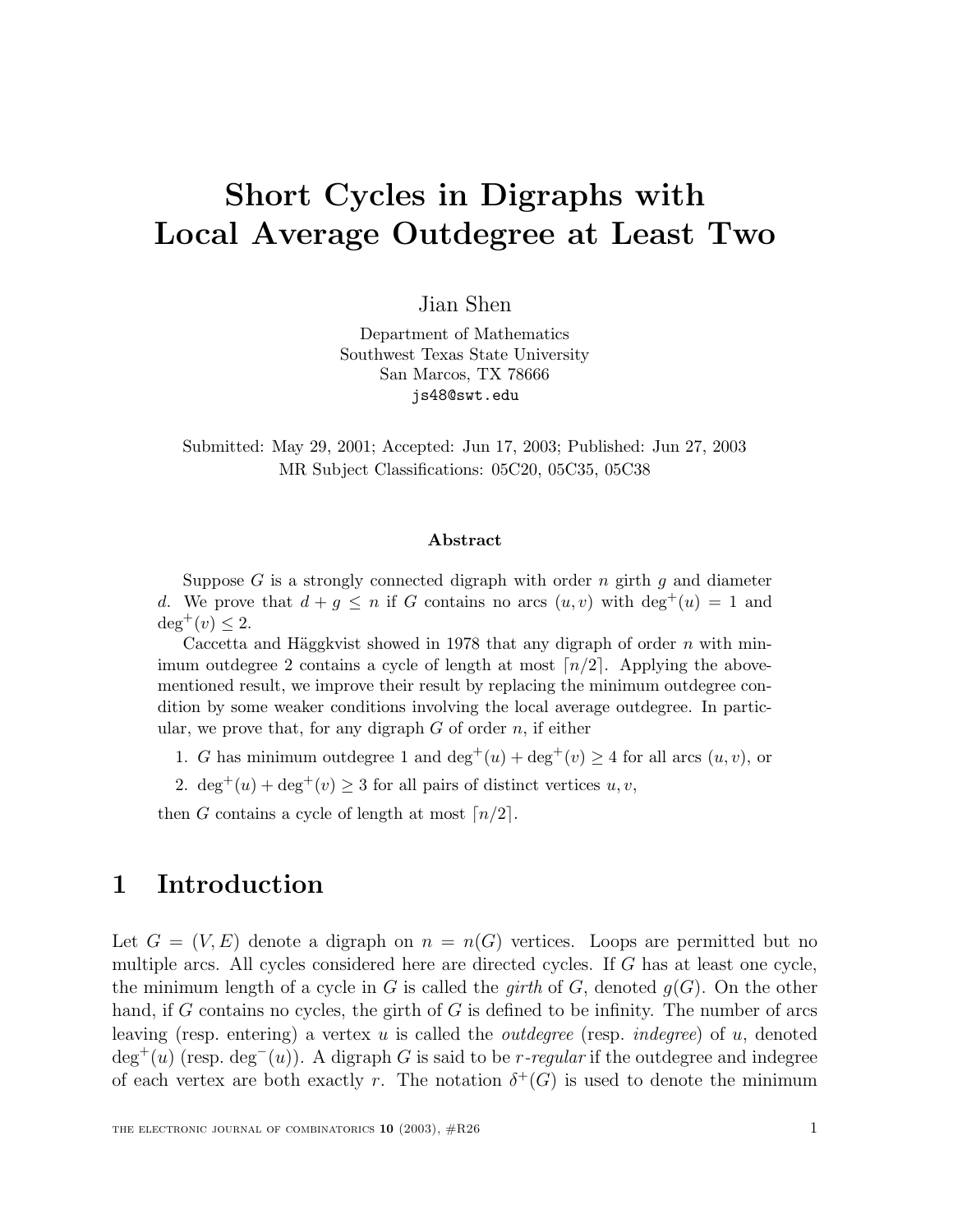outdegree of G. Suppose  $u, v$  are two vertices in a strongly connected digraph G. The distance from u to v is the length of a shortest path from u to v in  $G$ . The diameter of G, denoted  $d(G)$ , is the maximum distance among all ordered pairs of vertices in G.

In 1970, Behzad [1] proved that the girth of any 2-regular digraph of order n is at most  $\lceil n/2 \rceil$ . This bound is best possible in the sense that the girth of the Cayley digraph  $Cay(\mathbf{Z}_n, \{1,2\})$  on a cyclic group  $(\mathbf{Z}_n, +)$  of order n is  $\lceil n/2 \rceil$ . The regularity condition can be relaxed however. For example, Caccetta and Häggkvist  $[4]$  made the following improvement in 1978.

**Lemma 1** The girth of any digraph of order n with  $\delta^+(G) \geq 2$  is at most  $\lceil n/2 \rceil$ .

It is easy to see that any digraph G with  $\delta^+(G) \geq 2$  has a spanning subdigraph whose each vertex has outdegree exactly 2. Since the girth of G is no larger than that of any of its subdigraphs, the following lemma is equivalent to Lemma 1.

**Lemma 1'** Suppose G is a digraph of order n with girth g. If  $\deg^+(u)=2$  for each vertex u in G, then  $g \leq \lceil n/2 \rceil$ .

It is noted that Lemma 1 is a special case of the following well-known conjecture of Caccetta and Häggkvist [4].

**Conjecture 1** Let G be a digraph of order n with girth g and  $\delta^+(G) \geq r$ . Then  $g \leq \lceil n/r \rceil$ .

The Caccetta-Häggkvist conjecture has been proved for  $r \leq 5$  by the work of various authors [4], [6], [7]. Recently, the author showed that the conjecture holds when either  $n \geq 2r^2 - 3r + 1$  [10] or  $n \leq r(3 + \sqrt{7})/2$  [9]. While the general conjecture is still open, it is worth mentioning the following result of Chvátal and Szemerédi [5].

**Lemma 2** Let G be a digraph of order n with  $\delta^+(G) \geq r$ . Then  $g \leq n/r + 2500$ .

In 1988, Nishimura [8] refined the proof of Chvátal and Szemerédi, reducing the additive constant in Lemma 2 from 2500 to 304. Recently, the author further reduced the additive constant from 304 to 73 [11]. We mention here that Conjecture 1 is stronger than a similar conjecture of Behzad, Chartrand and Wall [2] in which the digraphs are assumed to be regular. For more details, we refer to [3] and [10].

Recently, the following extension of Lemma 1 was obtained in [10] by considering the number of vertices in G with outdegree exactly 1.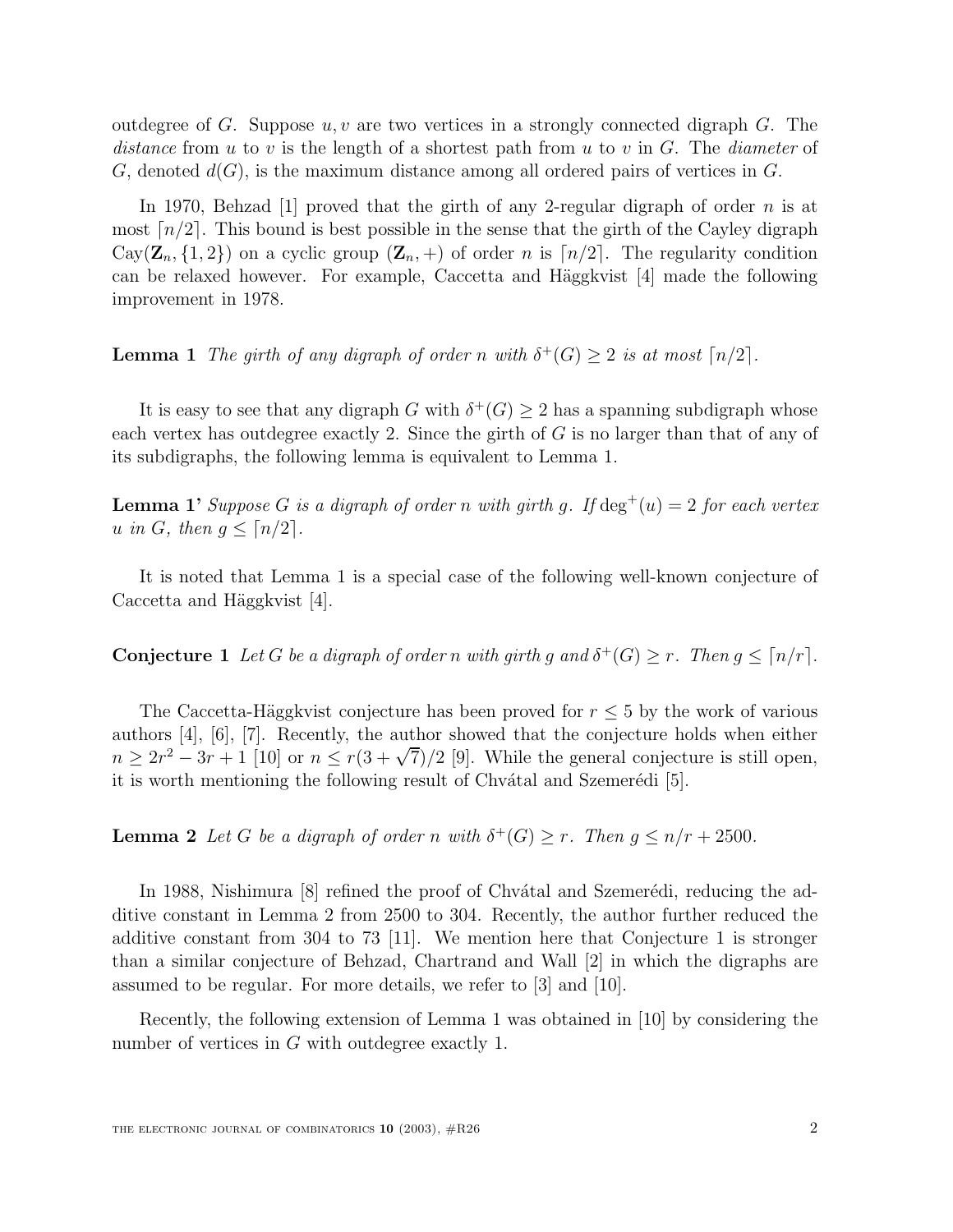**Lemma 3** Suppose G is a digraph of order n with girth g and  $\delta^+(G) \geq 1$ . Let  $t_1$  be the number of vertices having outdegree exactly 1 in G. Then

$$
g \le \begin{cases} \lceil n/2 \rceil & \text{if } t_1 = 0\\ \lceil (n+t_1-1)/2 \rceil & \text{if } t_1 \ge 1 \end{cases}
$$

The motivation of this paper is to improve Lemma 1 by replacing the condition  $\delta^+(G) > 2$  by some weaker ones involving the local average outdegree. We begin with an example below showing that a global average outdegree of at least 2 in a strongly connected digraph of order  $n$  does not guarantee the existence of short cycles (cycles of length at most  $\lceil n/2 \rceil$ ). Indeed the girth of such a digraph may be as large as  $n - \sqrt{2n}$ .

**Example 1.** Let  $n \geq 7$  and  $r = \lfloor \sqrt{2n} \rfloor + 1$ . Then  $r \leq n - 2$ . Let  $G = (V, E)$ , where  $V = \{i : 0 \le i \le n-1\}$  and  $E = \{(0, n-1)\} \cup \{(i+1, i) : r \le i \le n-2\} \cup \{(i, j) : 0 \le i \le n-1\}$  $j < i \leq r$ . Then the global average outdegree of G is

$$
\frac{1}{n}\sum_{i=0}^{n-1} \deg^+(i) = \frac{1}{n}\left(n-r+\sum_{i=1}^r i\right) = 1 + r(r-1)/(2n) > 2
$$

and the girth of G is  $n - r + 1 = n - \left[\sqrt{2n}\right]$ .

Although the global average outdegree in Example 1 is larger than 2, the average outdegree of the vertices i,  $1 \le i \le r$ , is as large as  $(r+1)/2$ , while the average outdegree of the vertices i,  $r + 1 \le i \le n - 1$ , is as small as 1. This unbalanced distribution of outdegrees among all vertices in G makes the girth of G very large. Thus in order to improve Lemma 1, one needs to consider certain local average outdegree conditions. In particular, we consider in this paper the sums of outdegrees of each pair of adjacent vertices in G.

An arc  $(u, v) \in E$  is called *special* if deg<sup>+</sup> $(u) = 1$  and deg<sup>+</sup> $(v) \le 2$ . Thus, in any digraph, the number of special arcs is at most the number of vertices with outdegree exactly 1. Suppose  $G$  is a strongly connected digraph with global average outdegree 2. Since the local average outdegree at each special arc is less than 2, the number of special arcs in G may be considered as a rough measure of how balanced the distribution of the outdegrees of  $G$  is. Thus one may expect that the number of special arcs in  $G$  has some effect on the girth of  $G$ . Indeed, we suspect that the greater the number of special arcs in  $G$ , the larger the possible girth of  $G$  may be.

In this paper, we first prove the following relationship,

$$
d \leq n - g + t,
$$

among the diameter d, the order n, the girth q, and the number t of special arcs of any strongly connected digraph. By using this result, we improve Lemma 3 by showing that,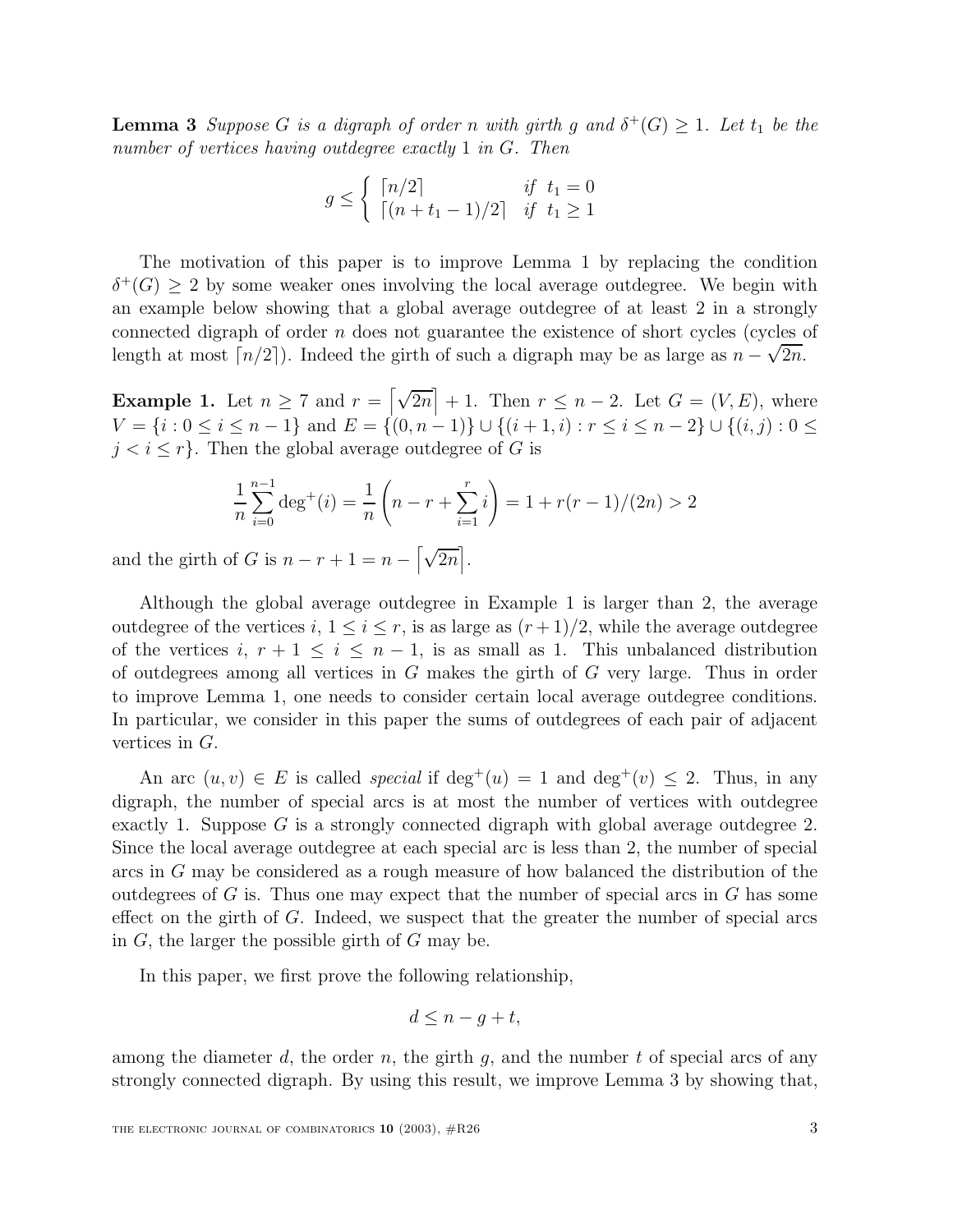for any digraph with  $\delta^+(G) \geq 1$ ,

$$
g \le \begin{cases} \lceil \frac{n}{2} \rceil & \text{if } t = 0, \\ \lceil \frac{n+t-1}{2} \rceil & \text{if } t \ge 1. \end{cases}
$$

In particular, if  $\delta^+(G) \geq 1$  and  $\deg^+(u) + \deg^+(v) \geq 4$  for all but at most one  $(u, v) \in E$ , then  $g \leq \lceil n/2 \rceil$ . We also show for any digraph G that, if  $\deg^+(u) + \deg^+(v) \geq 3$  for all pairs of distinct vertices u, v in G, then  $q \leq \lceil n/2 \rceil$ .

# **2 Main Results**

Suppose u is a vertex in G. If a digraph  $G'$  is obtained from G by adding to it an extra vertex u' and arcs  $\{(u', v) : (u, v) \in E\} \cup \{(v, u') : (v, u) \in E\} \cup \{(u', u)\}\)$ , we say that G' is obtained by using a *copy transformation* of G at vertex  $u$ , and we call the vertex  $u'$  a copy vertex of u. It is straightforward, but a little tedious, to prove the following lemma. We only prove the third statement which is a refinement of the following observation:  $g \leq d+1$  for all strongly connected digraphs.

**Lemma 4** Suppose that  $G'$  is obtained by using a copy transformation of  $G$  at vertex u and that  $u'$  is the copy vertex of u. Then the following Statement 1 holds. Moreover, if G is strongly connected, then all the following statements hold.

- 1. The girth  $g(G')$  of  $G'$  equals the girth of  $G$ .
- 2. The diameter  $d(G')$  of  $G'$  is at least the diameter of  $G$ .
- 3.  $g(G') \leq d(G')$ .
- 4. If  $(v, u) \in E(G)$ , then  $\deg_{G'}^+(v) = \deg_G^+(v) + 1 \geq 2$ . (Thus no arc starting from v is a special arc in  $G'$  although it may be special in  $G$ .)
- 5.  $\deg_{G'}^+(u') \geq 2$ . (Thus Statements 4 and 5 imply that no arc associated with u' is special in  $G'$ .)
- 6. All special arcs in  $G'$  are also special in  $G$ . (Thus  $G'$  contains no more special arcs than G.)

**Proof of Statement 3.** Since G is strongly connected, the construction of  $G'$  shows that G' is also strongly connected. Let  $u \to u_1 \to \cdots \to u_{l-1} \to u'$  be a shortest path from u to its copy vertex u' in G'. By the construction of G', we have  $(u_{l-1}, u) \in E(G)$  and so  $(u_{l-1}, u) \in E(G')$ . Thus u lies on a cycle of length l in G'. Therefore  $g(G') \le l \le d(G')$ .  $\Box$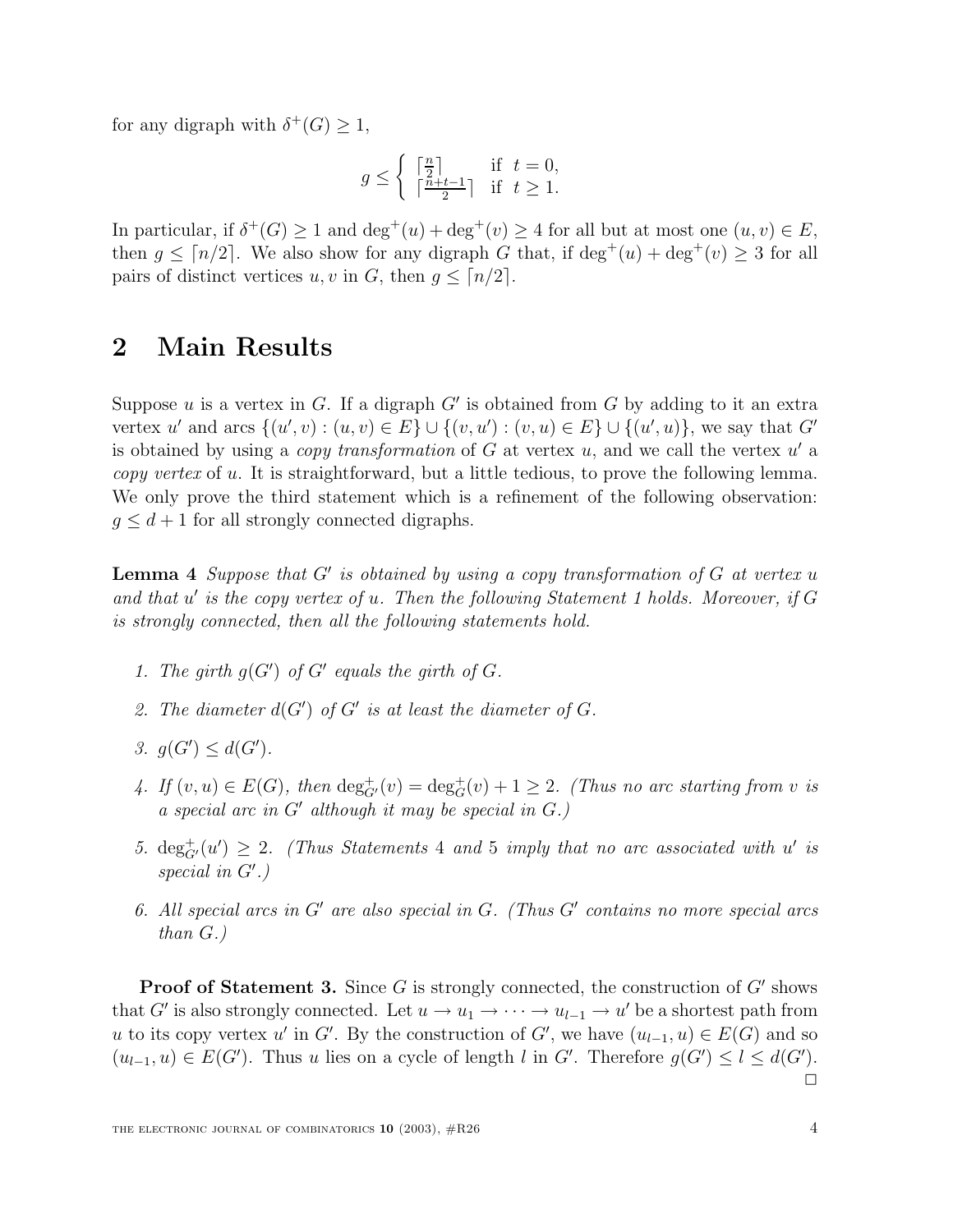Before stating the next theorem, we need some definitions. Suppose  $u$  is a vertex in G. For any integer  $i \geq 0$ , let  $D_i(u)$  (resp.  $D_i'(u)$ ) denote the set of vertices whose distance from (resp. to) u is exactly i. In particular,  $D_0(u) = D'_0(u) = \{u\}$  since a vertex is at distance 0 from and to itself. Let  $N_i(u) = \bigcup_{j=0}^i D_j(u)$ , that is,  $N_i(u)$  is the set of vertices whose distance from  $u$  is at most  $i$  in  $G$ .

**Theorem 1** Suppose G is strongly connected with order n, girth g and diameter d. If G contains no special arcs, then

$$
d \leq n - g.
$$

**Proof.** Suppose Theorem 1 fails. Among all counterexamples with the minimum number of vertices, we choose  $G$  to have the minimum number of vertices with outdegree exactly 1. Let u be a vertex such that  $D_d(u) \neq \emptyset$ . (This is possible by the definition of the diameter.) The following facts are occasionally used in the proof:  $g \leq d+1$ ,  $n = \sum_{j=0}^{d} |D_j(u)|$ , and  $D_j(u)$ ,  $0 \le j \le d$ , are pairwise disjoint non-empty sets. We make the following claims.

Claim 1: Suppose either  $|D_{i-1}(u)| = 1$  or  $|D_i(u)| = 1$  for some  $i, 1 \le i \le g - 1$ . If

$$
|N_{i-1}(u)| \le \begin{cases} 2g-3 & \text{if } |D_i(u)| = 1, \\ 2g-4 & \text{if } |D_i(u)| \ge 2, \text{ (thus } |D_{i-1}(u)| = 1, \text{)} \end{cases}
$$

then there are no arcs from  $D_i(u)$  to  $N_{i-1}(u) \setminus \{u\}.$ 

Proof of Claim 1: Otherwise, suppose  $(v, w) \in E$  for some  $v \in D_i(u)$  and some  $w \in N_{i-1}(u) \setminus \{u\}$ . Let  $G_1$  be the subdigraph of G induced by  $N_{i-1}(u) \setminus \{u\}$ . Let  $G_2$  be obtained from  $G_1$  by adding to it extra arcs  $(x, w)$  for all  $x \in D_{i-1}(u) \cap D'_1(v) \setminus D'_1(w)$ . Since either  $|D_{i-1}(u)| = 1$  or  $|D_i(u)| = 1$ , it is easy to verify that, for all  $y \in N_{i-1}(u) \setminus \{u\}$ ,

$$
\deg_{G_2}^+(y) = \begin{cases}\n\deg_G^+(y) - |D_i(u)| & \text{if } y \in D_{i-1}(u) \cap D'_1(v) \cap D'_1(w) \text{ and } |D_i(u)| \ge 2, \\
\deg_G^+(y) - |D_i(u)| + 1 & \text{if } y \in D_{i-1}(u) \cap D'_1(v) \setminus D'_1(w) \text{ and } |D_i(u)| \ge 2, \\
\deg_{G_2}^+(y) - 1 & \text{if } y \in D_{i-1}(u) \cap D'_1(v) \setminus D'_1(w) \text{ and } |D_i(u)| \ge 2, \\
\deg_G^+(y) - 1 & \text{if } y \in D_{i-1}(u) \cap D'_1(v) \cap D'_1(w) \text{ and } |D_i(u)| = 1, \\
\deg_G^+(y) & \text{otherwise}\n\end{cases}
$$
\n
$$
\ge 1
$$

Thus  $\delta^+(G_2) \geq 1$  and so it is easy to see that  $g(G_2) \geq g-1$ . Let C be a strongly connected component of  $G_2$  such that C is also a sink of  $G_2$ ; that is, there are no arcs from C to  $G_2 \setminus C$  in  $G_2$ . (If  $G_2$  itself is strongly connected, then  $C = G_2$ .) Let

$$
t = \begin{cases} 0 & \text{if } D_{i-1}(u) \cap D'_1(v) \cap C = \emptyset, \\ 1 & \text{if } D_{i-1}(u) \cap D'_1(v) \cap C \neq \emptyset \text{ and } |D_i(u)| = 1, \\ 2 & \text{if } D_{i-1}(u) \cap D'_1(v) \cap C \neq \emptyset \text{ and } |D_i(u)| \geq 2. \end{cases}
$$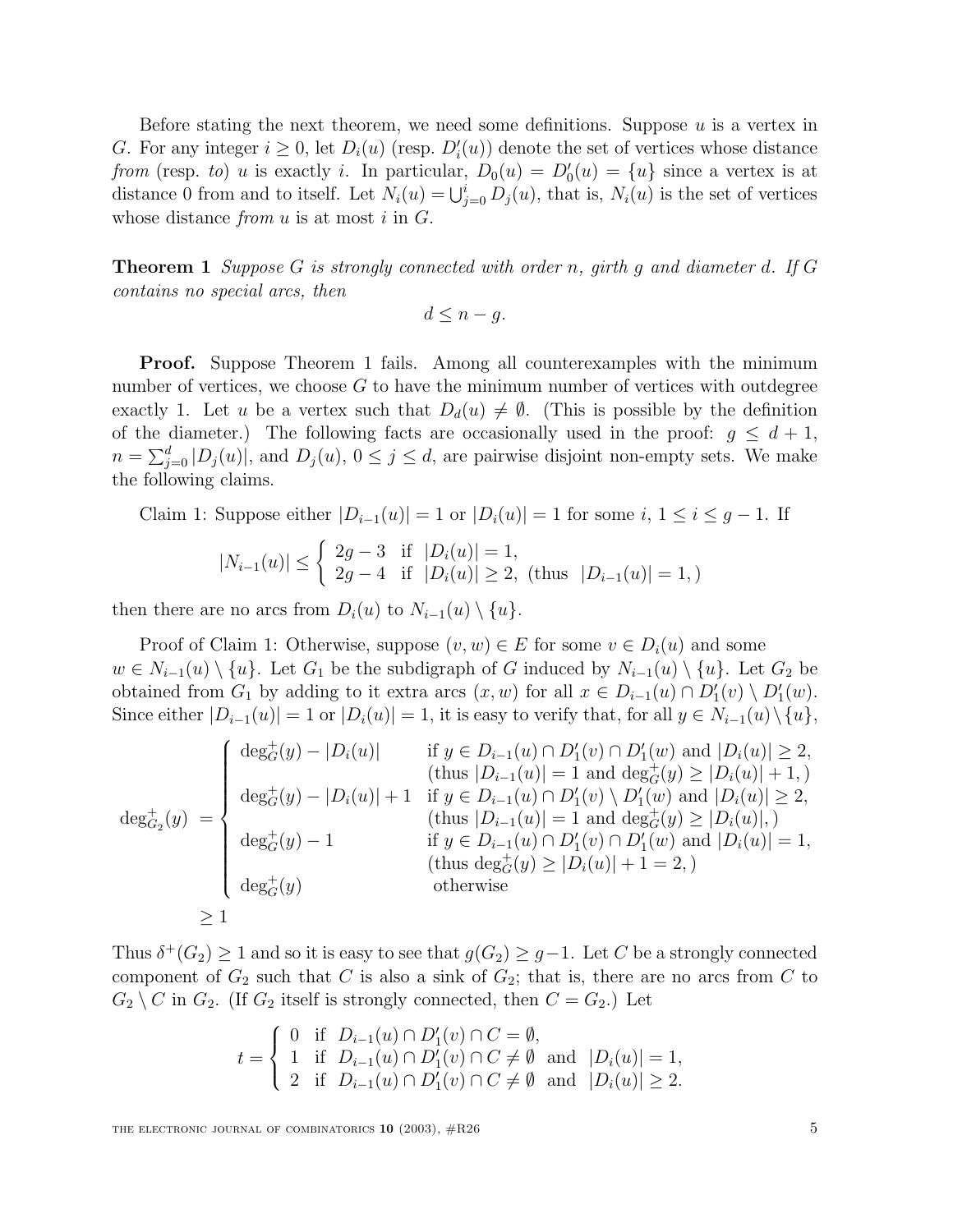Let  $G_3$  be obtained by using t copy transformations of C at w. By Lemma 4, for all  $y \in C$ ,

$$
\deg^+_{G_3}(y) \ge \begin{cases} \deg^+_{G}(y) - |D_i(u)| + t \ge 3 & \text{if } y \in D_{i-1}(u) \cap D'_1(v) \cap D'_1(w), \\ b_{i-1}(u) \cap D'_1(v) \cap C \ne \emptyset \text{ and } |D_i(u)| \ge 2, \\ \deg^+_{G}(y) - |D_i(u)| + t + 1 \ge 3 & \text{if } y \in D_{i-1}(u) \cap D'_1(v) \setminus D'_1(w), \\ b_{i-1}(u) \cap D'_1(v) \cap C \ne \emptyset \text{ and } |D_i(u)| \ge 2, \\ \deg^+_{G}(y) & \text{otherwise.} \end{cases}
$$

Also by Lemma 4, no arc associated with the copy vertices of  $w$  is special in  $G_3$  and  $g(C) = g(G_3) \leq$  $\int d(G_3) + 1$  if  $t = 0$ ,  $d(G_3)$  if  $t \geq 1$ .

Since G contains no special arcs,  $G_3$  contains no special arcs either. Since  $n(G_3) \leq$  $|N_{i-1}(u) \setminus \{u\}| + t < |N_{i-1}(u)| + |D_i(u)| = |N_i(u)| \leq n$ , by the choice of G, G<sub>3</sub> is not a counterexample to Lemma 1. Thus

$$
d(G_3) \le n(G_3) - g(G_3) \le |N_{i-1}(u) \setminus \{u\}| + t - g(G_3)
$$
  
\n
$$
\le |N_{i-1}(u)| + t - 1 - g(G_3) \le \begin{cases} 2g - 4 - g(G_3) & \text{if } t = 0, \\ 2g - 3 - g(G_3) & \text{if } t \ge 1. \end{cases}
$$

Since  $d(G_3) \ge$  $\int g(G_3) - 1$  if  $t = 0$ ,  $g(G_3)$  if  $t \geq 1$ ,

we have  $g(G_3) \leq g-2$ , a contradiction to  $g-1 \leq g(G_2) \leq g(C) = g(G_3)$ . Therefore Claim 1 holds.

Claim 2: Suppose  $|N_{i-1}(u)| \leq 2g - 5$ ,  $|D_i(u)| = 3$  and  $|D_{i+1}(u)| = 1$  for some i, 1 ≤ *i* ≤ *g* − 2. Let  $D_{i+1}(u) = \{v\}$ . If deg<sup>+</sup>(*v*) ≤ 2, then  $|D_{i-1}(u)| \ge 2$ .

Proof of Claim 2: Otherwise suppose  $g \geq 3$  and  $|D_{i-1}(u)| = 1$  for vertex x. Then, by Claim 1, there are no arcs from  $D_i(u)$  to  $N_{i-1}(u) \setminus \{u\}$ . Also there are no arcs from  $D_i(u)$ to u; otherwise G would contains a cycle of length  $i+1 \leq g-1$ . Let  $D_i(u) = \{w_1, w_2, w_3\}$ . Suppose  $\deg^+(w_j) = 1$  for some  $j, 1 \leq j \leq 3$ . Then  $(w_j, v) \notin E$  since  $\deg^+(v) \leq 2$  and G contains no special arcs. Thus  $(w_j, w_k) \in E$  for some  $k \neq j, 1 \leq k \leq 3$ . Since G contains no special arcs, deg<sup>+</sup>( $w_k$ )  $\geq$  3. Recall that  $g \geq$  3 and that there are no arcs from  $w_k$  to  $N_{i-1}(u)$ . Then  $D_1(w_k) = \{v, w_1, w_2, w_3\} \setminus \{w_k\}$ . Thus  $(w_k, w_j) \in E$ , which together with  $(w_j, w_k) \in E$  imply  $g = 2$ , a contradiction to  $g \geq 3$ . Therefore it may be supposed that  $\deg^+(w_j) \geq 2$  for all  $j, 1 \leq j \leq 3$ . But this implies that, starting from each vertex in  $D_i(u)$ , there is an arc ends in  $D_i(u)$  also. Thus  $q \leq |D_i(u)| = 3$ , which implies  $q = 3$ . By the choice of G, we have  $d > n - g = \sum_{j=0}^{d} |D_j(u)| - 3 \ge d + |D_i(u)| - 3 = d$ , a contradiction, from which Claim 2 follows.

Claim 3: Suppose  $|N_i(u)| \leq 2g - 3$  and  $|D_{i+1}(u)| = 1$  for some  $i, 1 \leq i \leq g - 2$ . Let  $D_{i+1}(u) = \{v\}.$  If deg<sup>+</sup>(v)  $\leq 2$ , then  $|D_i(u)| \geq 3$ .

Proof of Claim 3: Otherwise suppose  $g \geq 3$  and  $|D_i(u)| \leq 2$ . Let  $X = N_i(u) \setminus \{u\}$ . Then there are no arcs from X to u; otherwise G would contain a cycle of length at most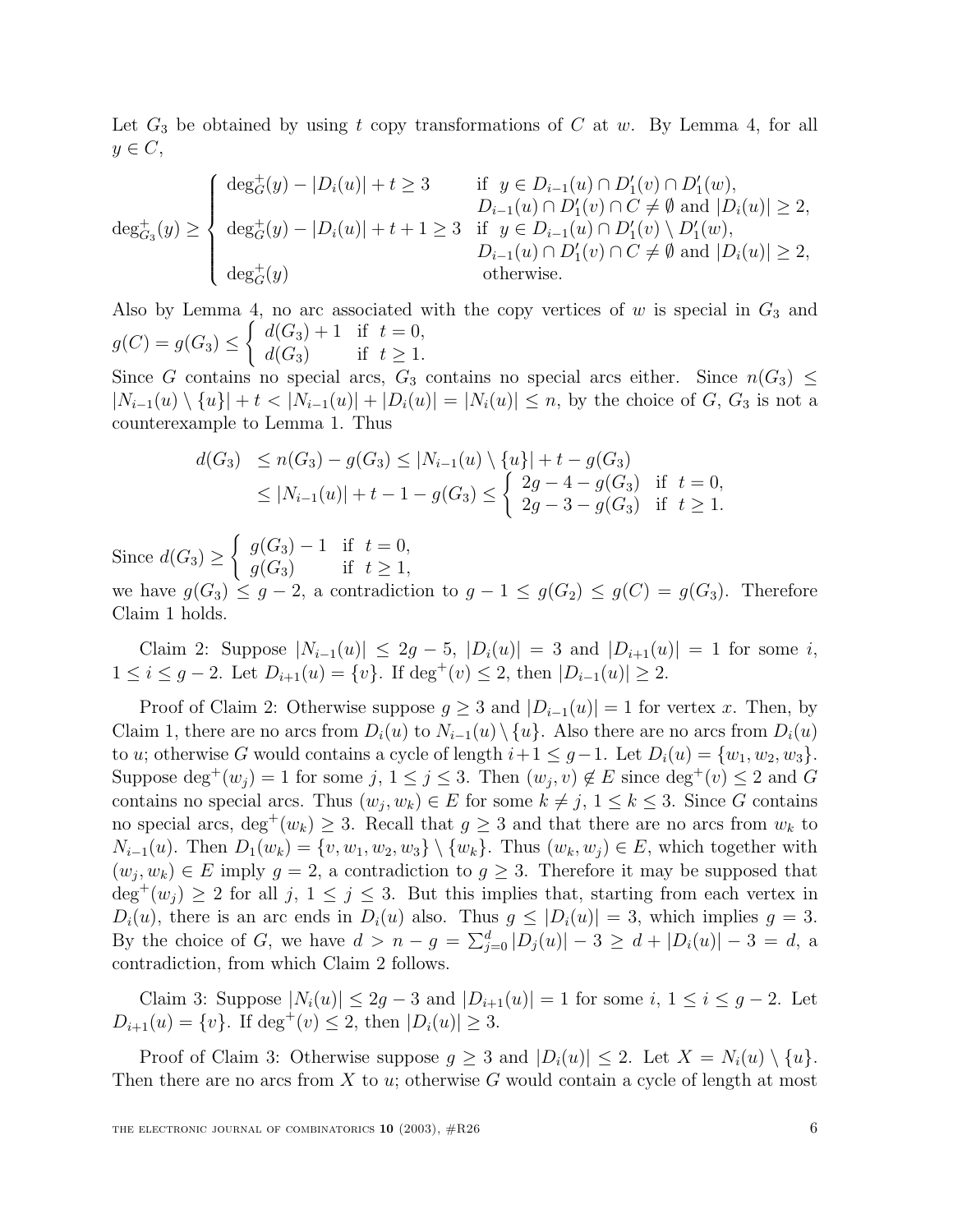$i+1 \leq g-1$ . Let  $G(X)$  be the subdigraph of G induced by X. Then  $\deg^+_{G(X)}(w) \geq 1$ for each vertex  $w \in D_i(u)$ ; otherwise  $(w, v)$  is the unique arc starting from w in G and so  $(w, v)$  would be a special arc of G, a contradiction. Thus  $\delta^+(G(X)) \geq 1$ . For each  $w \in D_i(u)$ , let  $w_t$  be a terminus of w in  $G(X)$ ; that is,  $(w, w_t)$  is an arc in  $G(X)$ . Let  $G_1$  be the digraph obtained by using a sequence of copy transformations of  $G$  at each vertex in  $\{w_t : w \in D_i(u)\}\$ . By Lemma 4,  $g(G_1) = g(G(X)) \geq g$ . Since G contains no special arcs, each possible special arc in  $G(X)$  is associated with at least one vertex in  $D_i(u)$ . By Lemma 4 again,  $G_1$  contains no special arcs. Let C be a strongly connected component of  $G_1$  such that C is a sink of  $G_1$ . Then C has order  $n(C) \leq |X| + |D_i(u)|$ and girth  $g(C) \ge g(G_1) \ge g$ . Note that  $n(C) \le |X| + |D_i(u)| \le \sum_{j=1}^i |D_j(u)| + 2 \le$  $\sum_{j=0}^{g-1} |D_j(u)| \leq \sum_{j=0}^{d} |D_j(u)| \leq n$ . Suppose  $n(C) = n$ . Then  $i + 1 = g - 1 = d$ . This implies  $\deg_G^+(v) = 1$  since, by replacing i by  $i + 1$  in Claim 1, there are no arcs from  $D_{i+1}(u) = \{v\}$  to  $N_i(u) \setminus \{u\} = N_{d-1}(u) \setminus \{u\} = V \setminus \{u, v\}$  in G. Thus either C has order less than G or C has fewer vertices with outdegree exactly 1 than G does (since  $v \notin C$ ). This implies that C is not a counterexample to Lemma 1. Thus  $d(C) \leq n(C) - g(C) \leq$  $|X|+|D_i(u)|-g(C) \leq |N_i(u)|+|D_i(u)|-1-g(C) \leq 2g-2-g(C)$ . Since  $g(C)-1 \leq d(C)$ , we have  $g(C)-1 \leq d(C) \leq 2g-2-g(C)$ ; i.e.,  $g(C) \leq g-1$ , a contradiction to  $g(C) \geq g$ . Therefore Claim 3 follows.

Claim 4: Suppose  $|N_q(u)| \leq 2g - 1$ . Then either  $|N_i(u)| \geq 2i + 1$  or  $|N_{i+1}(u)| \geq 2i + 3$ for all  $i, 0 \leq i \leq g-1$ .

Proof of Claim 4: Claim 4 is trivial for  $i = 0$  and 1. Let t be the first possible i,  $2 \leq i \leq g-1$ , satisfying  $|N_i(u)| \leq 2i$  and  $|N_{i+1}(u)| \leq 2i+2$ . By the choice of t, we have  $2 \le t \le g-1$  and  $|N_{t-1}(u)| \ge 2t-1$ . Then  $|D_t(u)| = 1$ ; otherwise if  $|D_t(u)| \ge 2$ , then  $|N_{t-1}(u)| = |N_t(u)| - |D_t(u)| \le 2t - 2$ , a contradiction. Thus  $|N_{t-1}(u)| = 2t - 1$  since  $2t-1 \leq |N_{t-1}(u)| = |N_t(u)| - |D_t(u)| \leq 2t-1.$  Also  $|D_{t+1}(u)| \leq \begin{cases} 2 & \text{if } 2 \leq t \leq g-2, \\ 1 & \text{if } t = g-1. \end{cases}$ 1 if  $t = g - 1;$ otherwise  $|N_{t+1}(u)| = |N_{t-1}(u)| + |D_t(u)| + |D_{t+1}(u)| \ge \begin{cases} 2t+3 & \text{if } 2 \le t \le g-2, \\ 2a & \text{if } t = g-1 \end{cases}$ 2g if  $t = g - 1$ , contradicting either the choice of t or the assumption  $|N_q(u)| \leq 2g - 1$ . Let  $D_t(u) = \{v\}$ . Since  $|N_{t-1}(u)| = 2t - 1 \leq 2g - 3$ , by setting  $i = t$  in Claim 1, there are no arcs from  $D_{\ell}(u) = \{v\}$  to  $N_{\ell-1}(u) \setminus \{u\}$ . Since there is no loop at v, we have

$$
D_t(u) = \begin{cases} D_{t+1}(u) & \text{if } 2 \le t \le g-2, \\ D_{t+1}(u) & \text{if } 2 \le t \le g-2, \\ D_{t+1}(u) \cup \{u\} & \text{if } t=g-1, \end{cases}
$$

Thus deg<sup>+</sup>(v) ≤ 2 always holds. Since  $|N_{t-1}(u)| = 2t - 1 \le 2g - 3$ , by setting  $i = t - 1$  in Claim 3,  $|D_{t-1}(u)| \geq 3$ . Thus  $|N_{t-2}(u)| = |N_{t-1}(u)| - |D_{t-1}(u)| \leq (2t-1) - 3 = 2t - 4$ and so  $t \geq 3$ . If either  $|D_{t-1}(u)| \geq 4$  or  $|D_{t-2}(u)| \geq 2$ , then  $|N_{t-3}(u)| = |N_{t-1}(u)| |D_{t-1}(u)|-|D_{t-2}(u)| \leq (2t-1)-5=2t-6$ , which together with  $|N_{t-2}(u)| \leq 2t-4$ contradict the choice of t. Thus  $|D_{t-1}(u)| = 3$  and  $|D_{t-2}(u)| = 1$ . On the other hand, since  $|N_{t-2}(u)| \leq 2t - 4 \leq 2g - 6$ ,  $|D_{t-1}(u)| = 3$ ,  $|D_t(u)| = 1$  and  $\deg^+(v) \leq 2$ , by setting  $i = t-1$  in Claim 2, we obtain  $|D_{t-2}(u)| \geq 2$ , a contradiction to  $|D_{t-2}(u)| = 1$ . Therefore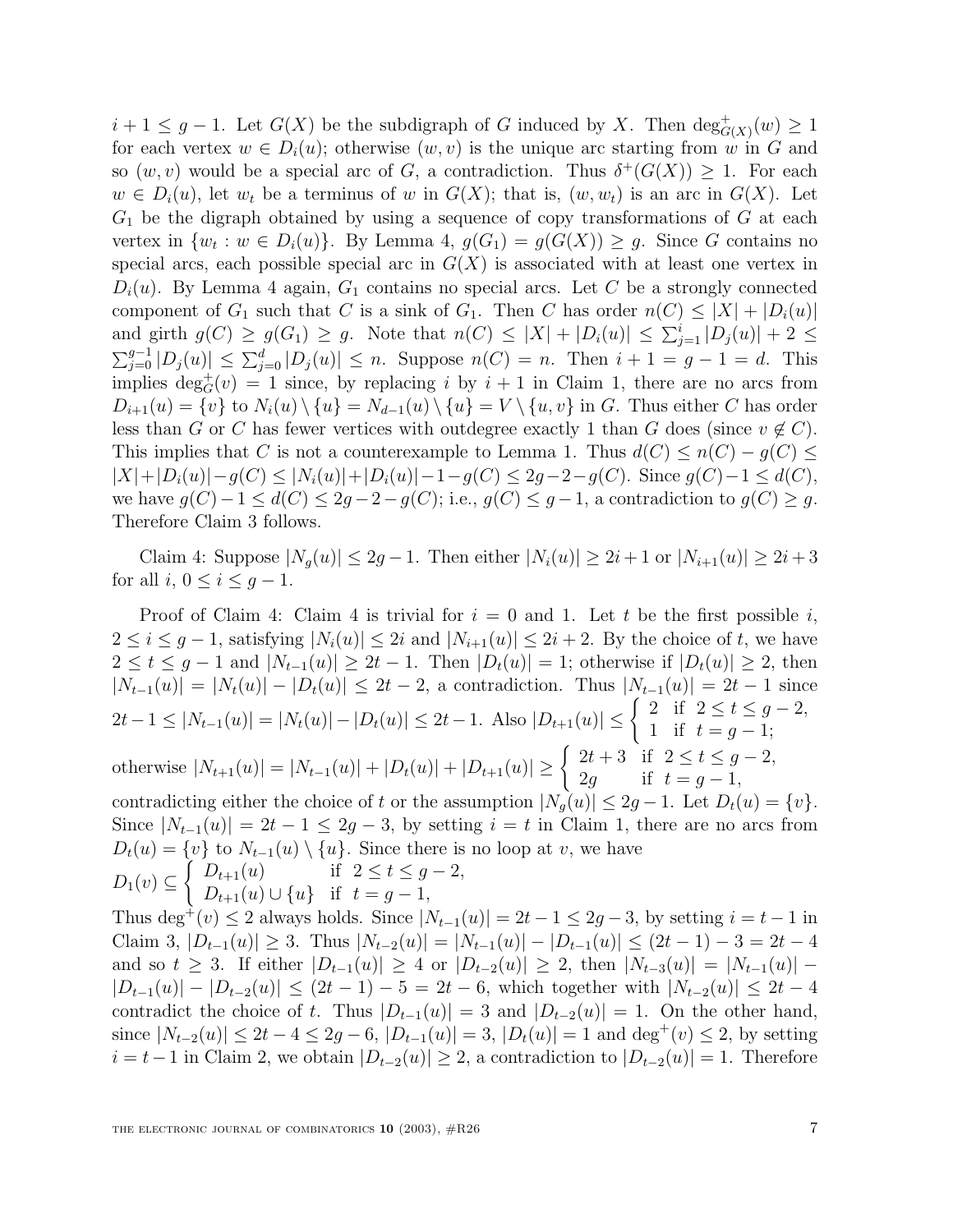Claim 4 follows.

Claim 5:  $d \leq n + i - |N_i(u)|$  for all  $i \geq 0$ . To justify this, since  $n \geq |N_i(u)|$ , it may be supposed that  $i \leq d-1$ . Therefore  $n = |N_i(u)| + \sum_{j=i+1}^d |D_j(u)| \geq |N_i(u)| + d - i$ , from which Claim 5 follows.

We are now ready to complete the proof. By setting  $i = g - 1$  in Claim 4, we have either  $|N_{g-1}(u)| \geq 2g - 1$  or  $|N_g(u)| \geq 2g$ ; i.e.,

$$
\min\{g-1-|N_{g-1}(u)|, g-|N_g(u)|\}\leq -g.
$$

By setting  $i = q - 1$  and g, respectively, in Claim 5,

$$
d \le n + \min\{g - 1 - |N_{g-1}(u)|, g - |N_g(u)|\} \le n - g.
$$

This completes the proof of Theorem 1.  $\Box$ 

By the definition of the girth of a digraph, it is known that  $d \geq g-1$  for any strongly connected digraph. The following construction shows that the bound  $d \leq n - g$  in Theorem 1 is tight for the case  $d \geq g$ . Let  $n = d + g$  and  $d = g + s$ , where  $s \geq 0$ . Let  $V(G) = V_1 \cup \ldots \cup V_g \cup \{u_{2g+1},\ldots,u_n\},\$  where  $V_i = \{u_{2i-1}, u_{2i}\}\$  for all  $1 \leq i \leq g$ . Let  $E(G) = (\bigcup_{i=1}^{g-1} E(V_i, V_{i+1})\big) \cup (\bigcup_{i=2g-1}^{n} E(u_i, V_1)\big) \cup \{(u_i, u_{i+1}) : 2g \le i \le n-1\},\$  where  $E(V_i, V_{i+1})$  denotes the set of arcs from each vertex in  $V_i$  to each vertex in  $V_{i+1}$ . Then G has no special arcs. Also the girth of G is  $g$ , and the diameter is  $d$ , which is achieved by the distance from  $u_{2q-1}$  to  $u_n$ .

If  $(u, v)$  is an arc in G, we call v the *terminus* of  $(u, v)$ . Since the number of special arcs is less than the number of vertices with outdegree exactly 1 in any digraph, the following Corollary 1 and Theorem 2 are improvement of [10, Theorem 1 and Theorem 2], respectively.

**Corollary 1** Suppose G is a strongly connected digraph of order n with girth g and diameter d. If G contains t special arcs, then  $d \leq n - g + t$ .

**Proof.** Let  $u_1, u_2, \ldots, u_s$  be all termini of the special arcs in G. (A common terminus of more than one special arc counts only once.) Then  $s \leq t$ . Let G' be obtained by using a sequence of copy transformations of G at each vertex in  $\{u_1, u_2, \ldots, u_s\}$ . Then G' is strongly connected of order  $n + s$ . By Lemma 4, G' has girth g, diameter  $d(G') \geq d$  and contains no special arcs. By applying Theorem 1 to  $G'$ ,  $d \leq d(G') \leq n+s-g \leq n+t-g$ .  $\Box$ 

**Theorem 2** Suppose G is a digraph of order n with girth g and  $\delta^+(G) \geq 1$ . If G contains t special arcs, then

$$
g \le \begin{cases} \lceil \frac{n}{2} \rceil & \text{if } t = 0, \\ \lceil \frac{n+t-1}{2} \rceil & \text{if } t \ge 1. \end{cases}
$$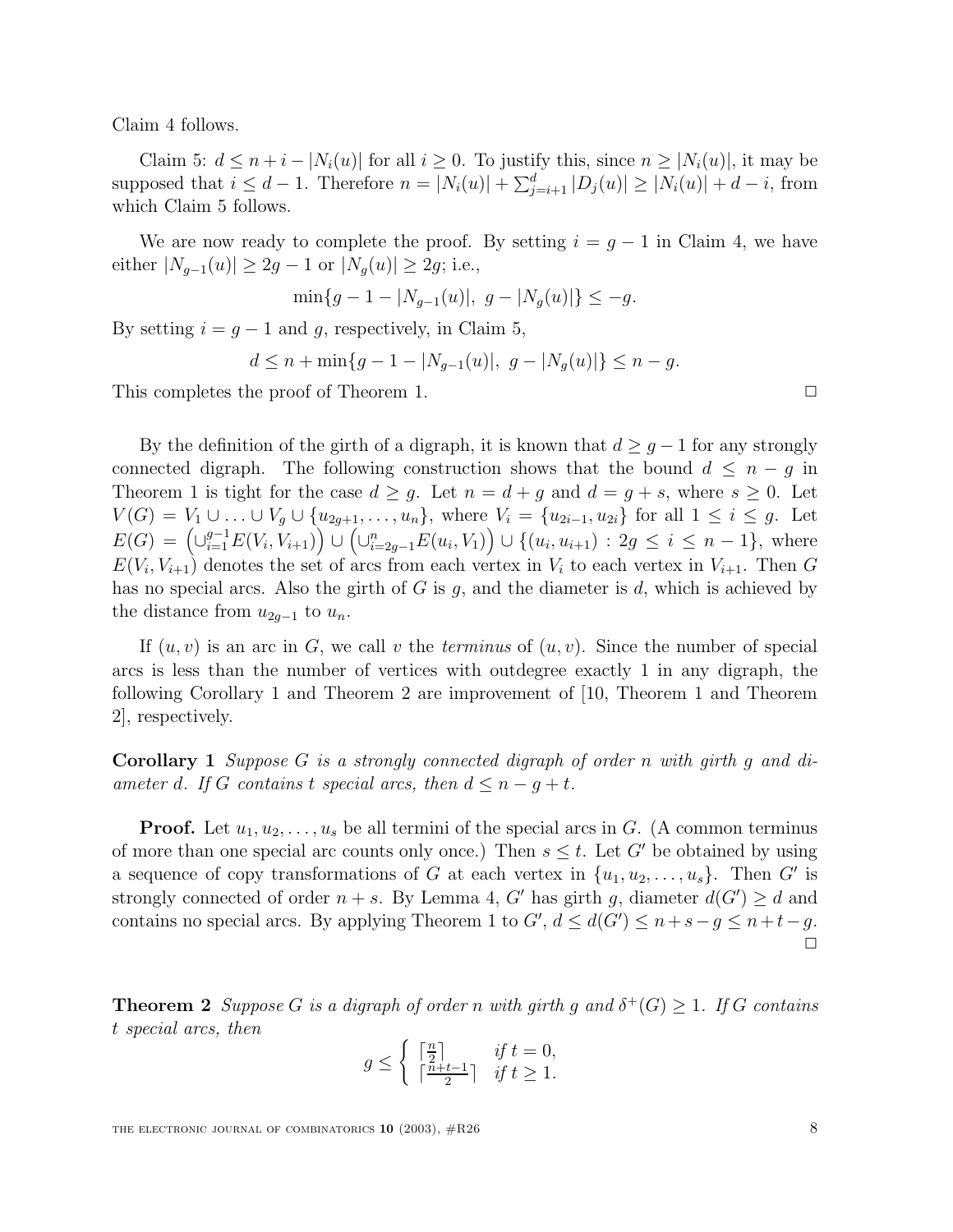**Proof.** Without loss of generality, it may be supposed that G is strongly connected; otherwise it suffices to consider a strongly connected component and also a sink of G. If  $t = 0$ , then by Corollary 1,  $q - 1 \leq d \leq n - q$ ; i.e.,  $q \leq \lceil n/2 \rceil$ . Now suppose  $t \geq 1$ . Let u be the terminus of a special arc and let  $G'$  be obtained by using a copy transformation of G at u. Then G' is strongly connected of order  $n + 1$  with girth g and  $t - 1$  special arcs. By Lemma 4 and Corollary 1,  $g = g(G') \le d(G') \le (n + 1) - g + (t - 1) = n - g + t$ ; i.e,  $g \le [(n + t - 1)/2]$ .

**Corollary 2** Suppose G is a digraph of order n with girth q and  $\delta^+(G) > 1$ . If G contains at most one special arc, then  $q \leq \lceil n/2 \rceil$ .

**Proof.** Since  $t \leq 1$ , Corollary 2 follows immediately from Theorem 2.

The following corollary shows that any digraph G with  $\delta^+(G) \geq 1$  contains short cycles if the local average outdegree at each arc is at least 2.

**Corollary 3** Suppose G is a digraph of order n with girth g and  $\delta^+(G) \geq 1$ . If  $\deg^+(u)$ +  $\deg^+(v) \geq 4$  for all arcs  $(u, v)$  in G, then  $g \leq \lceil n/2 \rceil$ .

**Proof.** Since  $\deg^+(u) + \deg^+(v) \geq 4$  for all arcs  $(u, v)$ , G contains no special arcs. Therefore Corollary 3 follows from Corollary 2.

**Remark 1.** As shown by the following example, the condition  $\delta^+(G) \geq 1$  in Corollary 3 cannot be dropped. Let  $G = (V, E)$ , where  $V = A \cup B$  and  $E = \{(u, v) : u \in A \text{ and } v \in E\}$ B, where  $A \cap B \neq \emptyset$ ,  $|B| \geq 4$  and A is not empty. Then  $\deg^+(u) + \deg^+(v) \geq 4$  for all arcs  $(u, v)$  in G. However G does not even contain any cycles.

The following corollary shows that the condition  $\delta^+(G) \geq 1$  may be dropped if  $\deg^+(u) + \deg^+(v) \geq 3$  for all pairs of distinct vertices  $u, v$  in G. Note that the latter condition implies that G has at most one vertex u such that  $\deg^+(u) \leq 1$ . Thus such a digraph G contains at most one special arc.

**Corollary 4** Suppose G is a digraph of order  $n \geq 2$  with girth g. If  $\deg^+(u) + \deg^+(v) \geq 3$ for all pairs of distinct vertices u, v in G, then  $g \leq \lceil n/2 \rceil$ .

**Proof.** By Lemma 1, it may be supposed that there is a unique u such that  $\deg^+(u)$ 1. If  $\deg^+(u) = 1$ , then G contains at most one special arc and so Corollary 4 follows from Corollary 2. Now suppose  $\deg^+(u) = 0$ . Then  $\deg^+(v) \geq 3 - \deg^+(u) = 3$  for all vertices  $v \neq u$ . Let G' be the subdigraph of G induced by  $V \setminus \{u\}$ . Then G' is a digraph of order  $n-1$  with  $\delta^+(G') \geq 2$ . Thus by Lemma 1,  $g \leq g(G') \leq \lceil (n-1)/2 \rceil$ , from which Corollary 4 follows.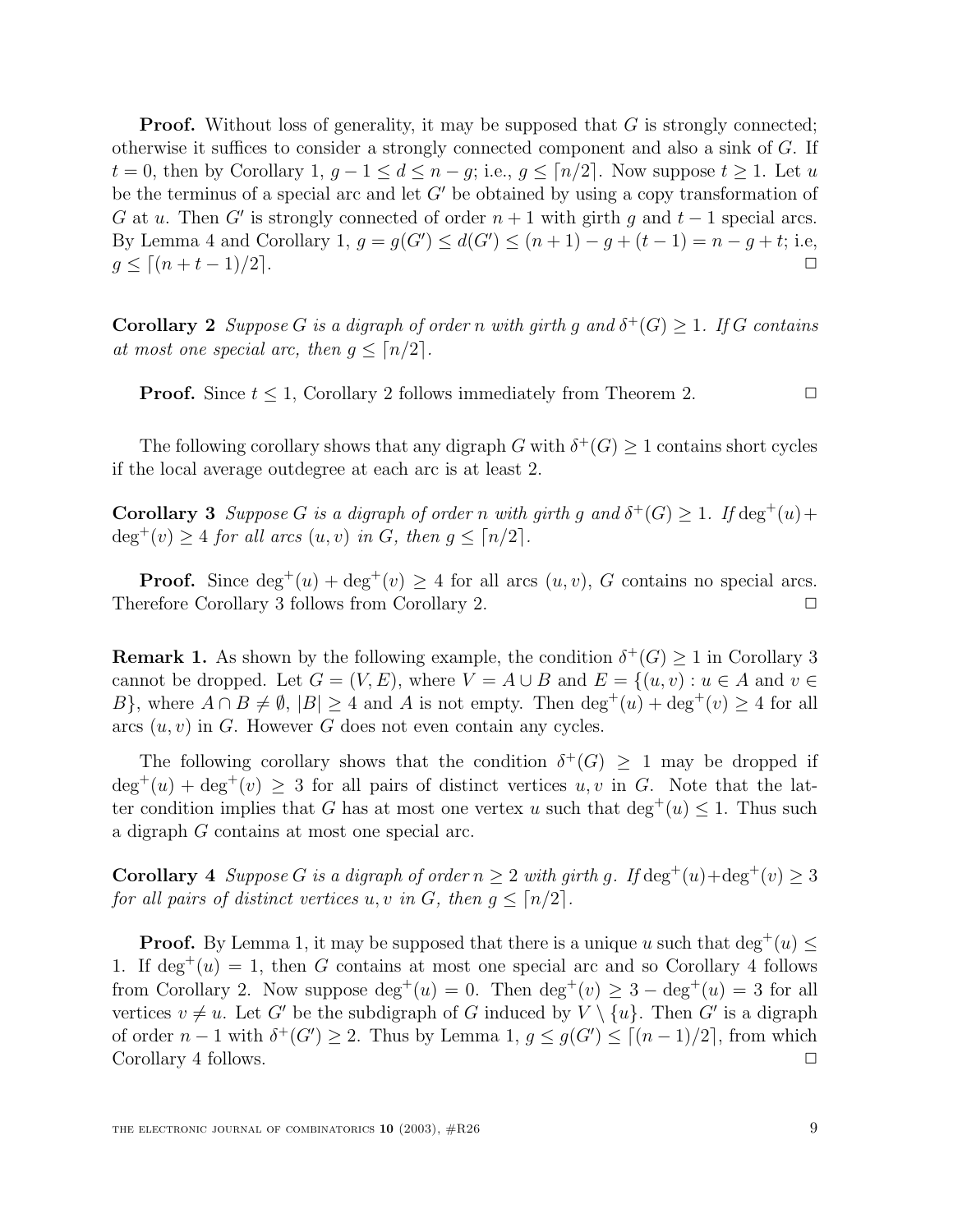# **3 Conclusion and Open Problem**

The Caccetta-Häggkvist Conjecture predicted a very interesting relationship among various fundamental parameters of digraphs: the girth, the degree and the number of vertices. It has been studied without general resolution since its appearance in 1978. Lacking appropriate methods to prove it, people tend to consider more general problems, in which the minimum outdegree condition  $\delta^+(G) \geq r$  is relaxed so that it may be easier to employ induction and some other proof techniques. Given the above strategy, one could expect that the most difficult part is to find an appropriate 'generalized statement'. This has led to a number of stronger conjectures (see [3], for example). Motivated by Corollary 3, we present the following conjecture which is stronger than the Caccetta-Häggkvist Conjecture.

**Conjecture 2** Suppose G is a digraph of order n with girth g and  $\delta^+(G) \geq 1$ . If  $\deg^+(u)$ +  $\deg^+(v) \geq 2r$  for all arcs  $(u, v)$  in G, then  $g \leq \lceil n/r \rceil$ .

We conclude the paper with the following remarks:

**Remark 2.** By modifying the example in Remark 1, we note that the condition  $\delta^+(G) \geq 1$ in Conjecture 2 cannot be dropped.

**Remark 3.** The following family of digraphs has girth  $\lfloor n/r \rfloor$  and satisfies the weaker condition that  $\deg^+(u) + \deg^+(v) \geq 2r$  for all arcs  $(u, v)$  instead of the stronger one  $\delta^+(G) \geq r$ . Suppose g is even and  $1 \leq k \leq r-1$ . Let  $G = (V, E)$  with  $V = \bigcup_{i=1}^g V_i$ and  $E = \{(u, v) : u \in V_i, v \in V_{i+1}, 1 \leq i \leq g\}$ , where addition is taken modulo g. If  $|V_i| =$  $\int r - k$  if i is odd,  $r + k$  if i is even,

then G has girth g and satisfies  $\deg^+(u) + \deg^+(v) = 2r$  for all arcs  $(u, v)$ . However  $\delta^+(G) = r - k < r$ . Therefore Conjecture 2 considers more digraphs than Conjecture 1.

**Remark 4.** It is possible to apply the techniques presented in the paper to prove Conjecture 2 for some other lower values of  $r$ ; however, the author feels that some other new techniques are needed in order to prove the general conjecture.

**Acknowledgment** I want to thank Professor Richard Brualdi and a referee for some helpful suggestions and comments.

## **References**

[1] M. Behzad, Minimally 2-regular digraphs with given girth, J. Math. Soc. Japan **25**  $(1973), 1-6.$